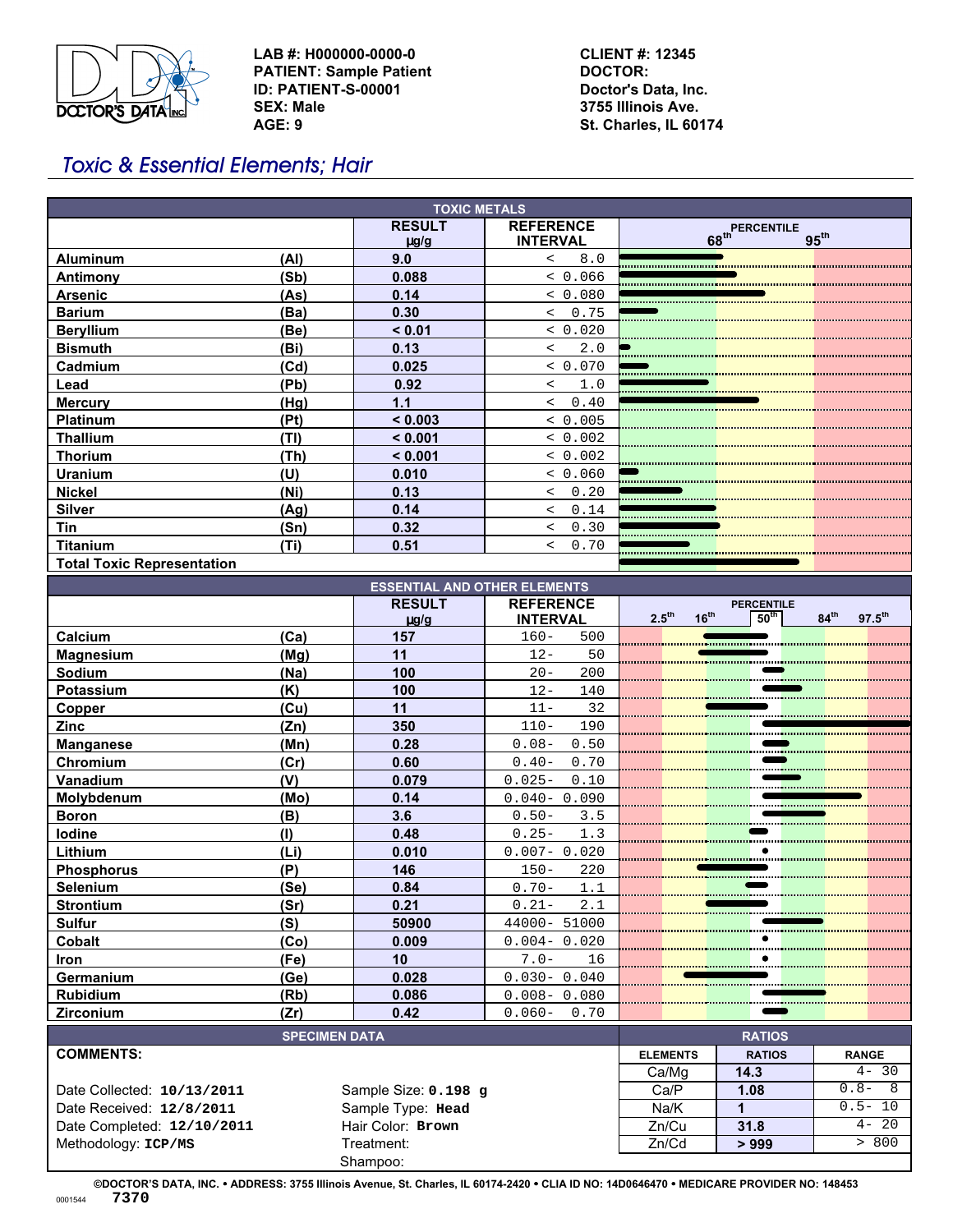## HAIR ELEMENTS REPORT INTRODUCTION

Hair is an excretory tissue for essential, nonessential and potentially toxic elements. In general, the amount of an element that is irreversibly incorporated into growing hair is proportional to the level of the element in other body tissues. Therefore, hair elements analysis provides an indirect screening test for physiological excess, deficiency or maldistribution of elements in the body. Clinical research indicates that hair levels of specific elements, particularly potentially toxic elements such as cadmium, mercury, lead and arsenic, are highly correlated with pathological disorders. For such elements, levels in hair may be more indicative of body stores than the levels in blood and urine.

All screening tests have limitations that must be taken into consideration. The correlation between hair element levels and physiological disorders is determined by numerous factors. Individual variability and compensatory mechanisms are major factors that affect the relationship between the distribution of elements in hair and symptoms and pathological conditions. It is also very important to keep in mind that scalp hair is vulnerable to external contamination of elements by exposure to hair treatments and products. Likewise, some hair treatments (e.g. permanent solutions, dyes, and bleach) can strip hair of endogenously acquired elements and result in false low values. Careful consideration of the limitations must be made in the interpretation of results of hair analysis. The data provided should be considered in conjunction with symptomology, diet analysis, occupation and lifestyle, physical examination and the results of other analytical laboratory tests.

Caution: The contents of this report are not intended to be diagnostic and the physician using this information is cautioned against treatment based solely on the results of this screening test. For example, copper supplementation based upon a result of low hair copper is contraindicated in patients afflicted with Wilson's Disease.

## Aluminum High

The Aluminum (Al) level in hair may be an indicator of exposure and assimilation of this element, provided that hair preparations have not added exogenous Al. Al is a nonessential element that can be toxic if excessively assimilated into cells.

Excess Al can inhibit the formation of alpha-keto glutarate and result in toxic levels of ammonia in tissues. Al can bond to phosphorylated bases on DNA and disrupt protein synthesis and catabolism. Al excess should be considered when symptoms of presenile dementia or Alzheimer's disease are observed. Hair Al is commonly elevated in children and adults with low zinc and behavioral/learning disorders such as ADD, ADHD and autism. Individuals with renal problems or on renal dialysis may have elevated Al.

Possible sources of Al include some antacid medications, Al cookware, baking powder, processed cheese, drinking water, and antiperspirant components that may be absorbed. Analyses performed at DDI indicate extremely high levels of Al are in many colloidal mineral products.

Al has neurotoxic effects at high levels, but low levels of accumulation may not elicit immediate symptoms. Early symptoms of Al burden may include: fatigue, headache, and symptoms of phosphate depletion.

1999**-**2011 Doctor's Data, Inc.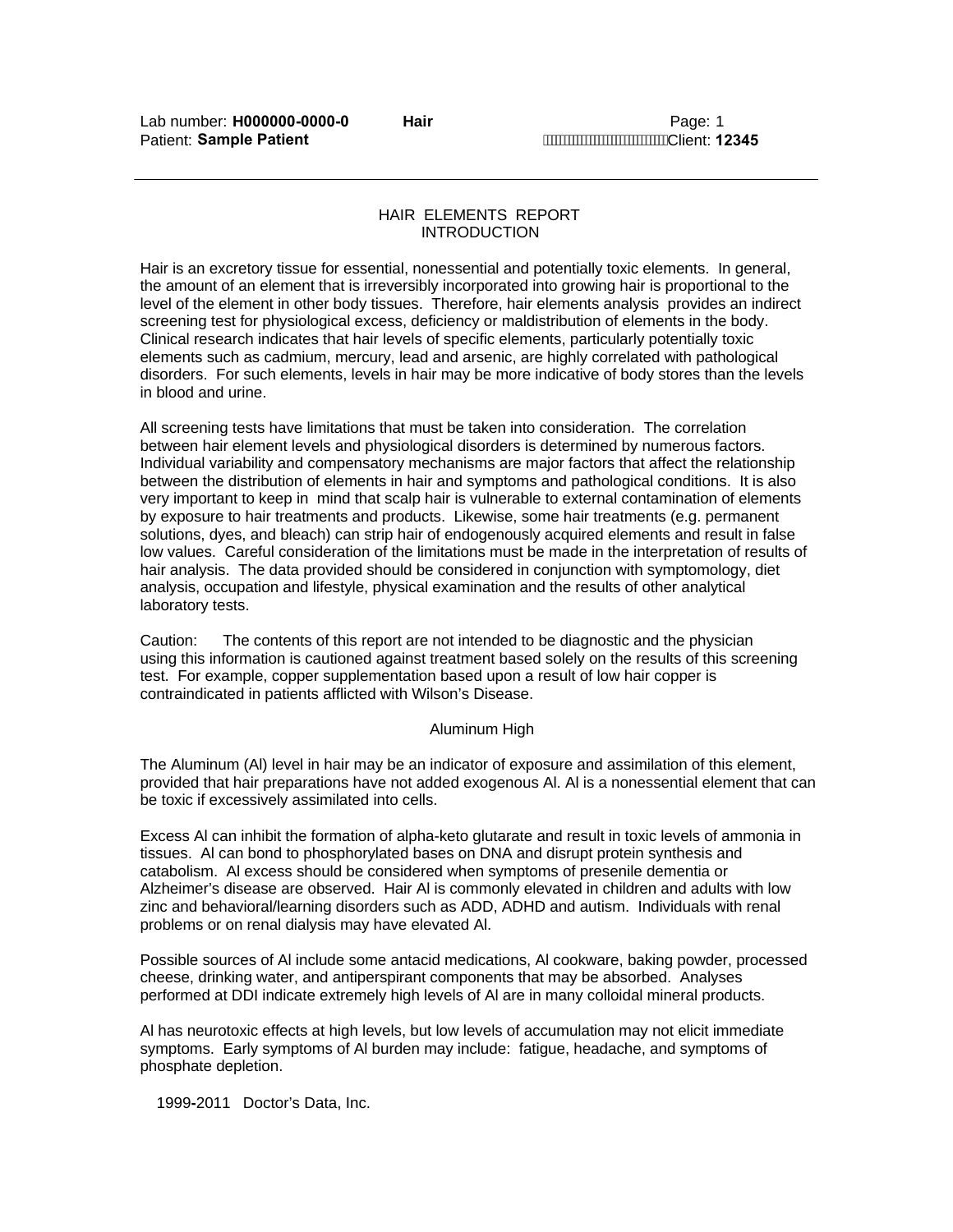A urine elements test can be used to corroborate Al exposure. Al can be effectively complexed and excreted with silicon (J. Environ. Pathol. Toxicol. Oncol., 13(3): 205-7, 1994). A complex of malic acid and Mg has been reported to be quite effective in lowering Al levels (DDI clients).

## Antimony High

Hair is a preferred tissue for analysis of Antimony (Sb) exposure and body burden. Elevated hair Sb levels have been noted as long as a year after exposure.

Sb is a nonessential element that is chemically similar to but less toxic than arsenic. Food and smoking are the usual sources of Sb. Thus cigarette smoke can externally contaminate hair, as well as contribute to uptake via inhalation. Gunpowder (ammunition) often contains Sb. Firearm enthusiasts often have elevated levels of Sb in hair. Other possible sources are textile industry, metal alloys, and some antihelminthic and antiprotozoic drugs. Sb is also used in the manufacture of paints, glass, ceramics, solder, batteries, bearing metals, semiconductors and fire retardant fabrics.

Like arsenic, Sb has a high affinity for sulfhydryl groups on many enzymes. Sb is conjugated with glutathione and excreted in urine and feces. Therefore, excessive exposure to Sb has the potential to deplete intracellular glutathione pools.

Early signs of Sb excess include: fatigue, muscle weakness, myopathy, nausea, low back pain, headache, and metallic taste. Later symptoms include hemolytic anemia, myoglobinuria, hematuria and renal failure. Transdermal absorption can lead to "antimony spots" which resemble chicken pox. Respiratory tissue irritation may result from inhalation of Sb particles or dust.

A confirmatory test for recent or current exposure is the measurement of Sb in the urine or whole blood. Comparison of pre and post provocation (DMPS, DMSA, Ca-EDTA) urine Sb levels provides an estimate of net retention (body burden) of Sb.

## Arsenic High

In general, hair provides a rough estimate of exposure to Arsenic (As) absorbed from food and water. However, hair can be contaminated externally with As from air, water, dust, shampoos and soap. Inorganic As, and some organic As compounds, can be associated with toxicity. Inorganic As accumulates in hair, nails, skin, thyroid gland, bone and the gastrointestinal tract. Organic As, such as that derived from shellfish, is rapidly excreted in the urine.

As can cause malaise, muscle weakness, vomiting, diarrhea, dermatitis, and skin cancer. Long-term exposure may affect the peripheral nervous, cardiovascular and hematopoietic systems. As is a major biological antagonist to selenium.

Common sources of As are insecticides (calcium and lead arsenate), drinking water, smog, shellfish (arsenobetaine), and industrial exposure, particularly in the manufacture of electronic components (gallium arsenide).

As burden can be confirmed by urine elements analysis. Comparison of urine As levels pre and post provocation (DMPS, DMSA, D-penicillamine) permit differentiation between recent uptake and body stores.

1999**-**2011 Doctor's Data, Inc.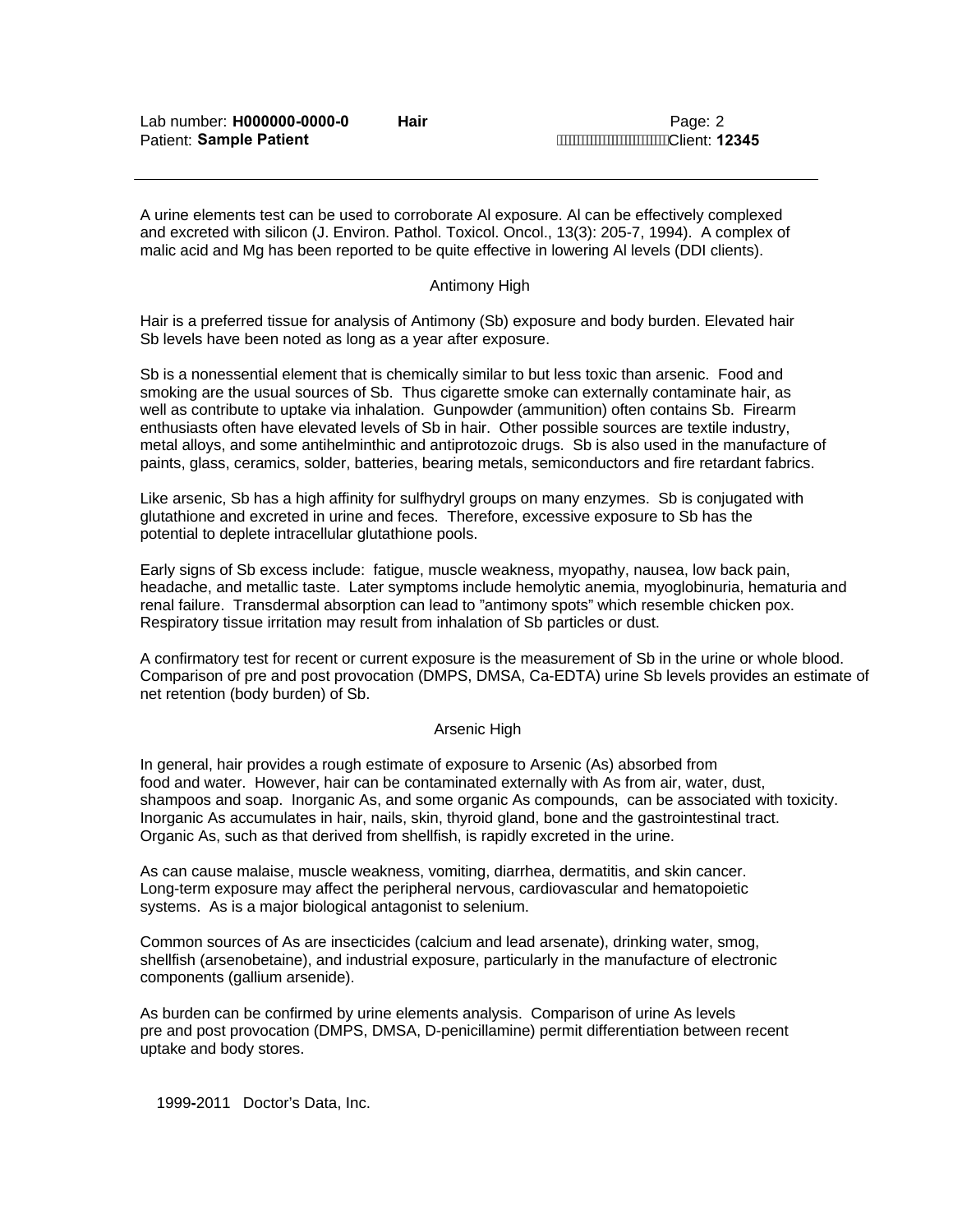## Mercury High

Hair mercury (Hg) is an excellent indiator of exposure to methylmercury from fish. Mercury is toxic to humans and animals. Individuals vary greatly in sensitivity and tolerance to Hg burden.

Hg can suppress biological selenium function and may cause or contribute to immune dysregulation in sensitive individuals. Hallmark symptoms of excess Hg include: loss of appetite, decreased senses of touch, hearing, and vision, fatigue, depression, emotional instability, peripheral numbness and tremors, poor memory and cognitive dysfunction, and neuromuscular disorders. Hair Hg has been reported to correlate with acute myocardial infarction and on average each 1 µg/g of hair Hg was found to correlate with a 9% increase in AMI risk (Circulation 1995; 91:645-655).

Sources of Hg include dental amalgams, fish, water supplies, some hemorrhoidal preparations, skin lightening agents, instruments (thermometers, electrodes, batteries), and combustion of fossil fuels, Ayurvedic herbs, some fertilizers, and the paper/pulp and gold industries. After dental amalgams are installed or removed a transient (several months) increase in hair Hg is observed. Also, "baseline" hair Hg levels for individuals with dental amalgams are higher (about 1 to 2  $\mu q/q$ ) than are baseline levels for those without (below 1 µg/g).

Confirmatory tests for elevated Hg are measurement of whole blood as an indication of recent/ongoing exposure (does not correlate with whole body accumulation) and measurement of urine Hg before and after administration of a dithiol metal binding agent such as DMSA or DMPS (an indication of total body burden).

#### Tin High

Hair Tin (Sn) levels have been found to correlate with environmental exposure. Depending on chemical form, Sn can be a potentially toxic element. Inorganic Sn has a low degree of toxicity, while organic Sn has appreciable toxicity.

The main source of Sn is food. Other possible sources are: dental amalgams, cosmetics, preservatives, food and beverage containers, pewter, bronze, and anticorrosive platings. Symptoms of excess Sn include: skin, eye, and GI tract irritation, muscle weakness, anemia, and testicular degeneration.

A confirmatory test for excessive accumulation of Sn is the measurement of Sn in urine before and after provocation with a chelation/complexing agent (Ca-EDTA, DMPS, DMSA).

#### Calcium Low

Hair Calcium (Ca) levels have been correlated with nutritional intake, several disease syndromes, and metabolic disorders. Interpretation of low hair Ca levels is difficult and other variables need to be considered.

Ca is the most abundant element in the body. Although most Ca is contained in the skeletal system, Ca is actively involved in muscle contraction, the nervous system, hormone secretion, and immunological responses.

Causes of Ca deficiency include but are not limited to inadequate dietary Ca, protein or vitamin D, excess dietary phosphorus and malabsorption. Malabsorption is likely if other essential elements such as

1999**-**2011 Doctor's Data, Inc.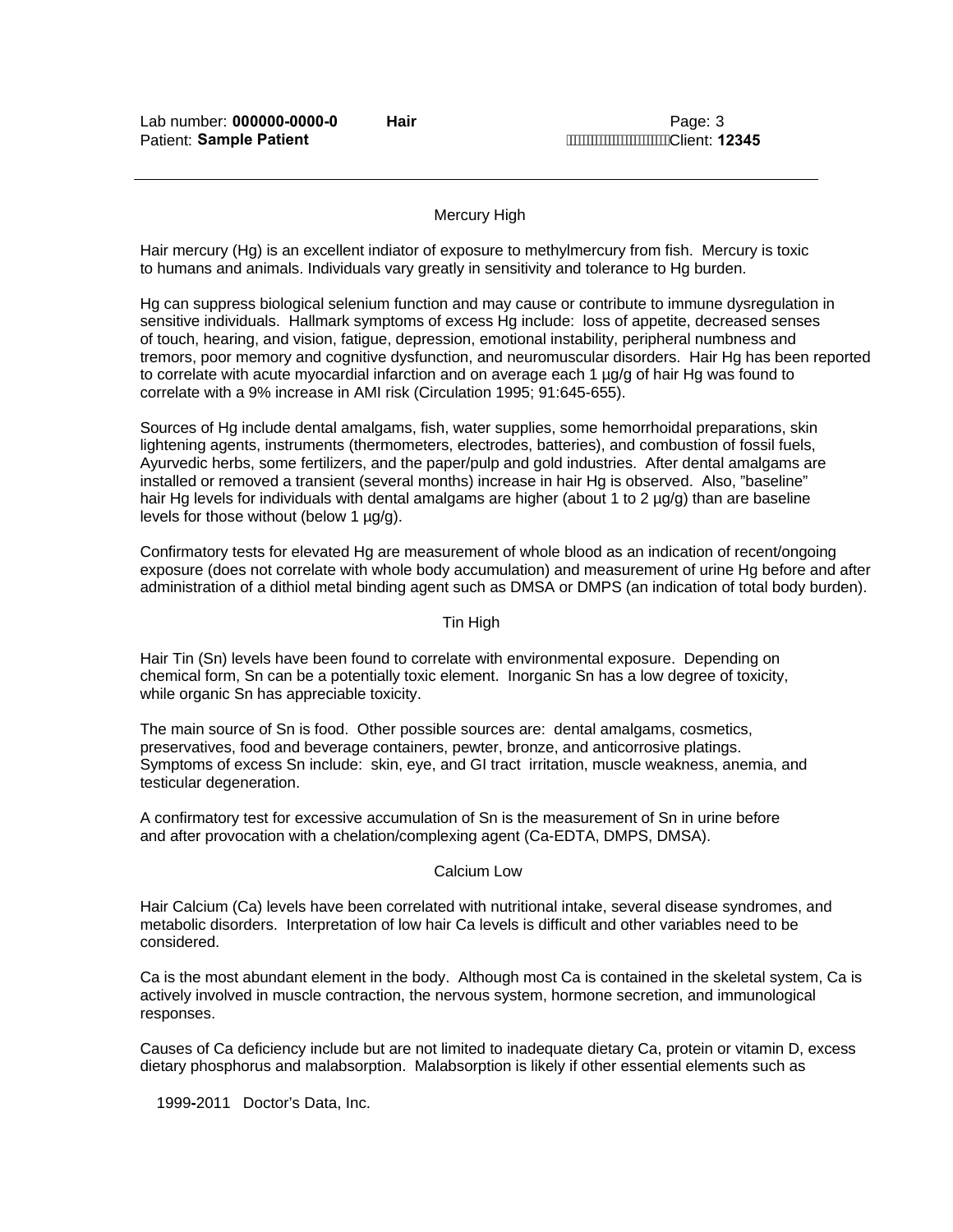magnesium, cobalt, manganese, and chromium are also at low levels in hair. Other factors associated with poor Ca status include physical inactivity, chronic stress, hormonal imbalance, aluminum containing antacids, chronic use of diuretics or laxatives, high alcohol intake, and exposure to toxic elements (e.g. lead, cadmium).

Symptoms of Ca deficiency include: muscle cramps or tetany, myalgia, and skeletal pain. Chronic Ca deficiency (or negative balance) results in osteoporosis.

Hair is vulnerable to external contamination by Ca as a result of hair treatments (permanent solutions, dyes, bleach). Other means to assess Ca status include: dietary assessment, whole blood elements analysis, and measurement of bone density, serum vitamin D-3, and parathyroid hormone.

## Magnesium Low

Low hair Magnesium (Mg) levels may be indicative of Mg deficiency, but this has not been unequivocally demonstrated. When hair Mg is low, dietary intake and malabsorption should be considered. Mg is an essential element/electrolyte that is necessary for the activity of many important enzymes. Low hair Mg may or may not be associated with physiological dysfunction.

Causes of Mg deficiency include: consumption of a "junk food" diet or Mg-deficient foods, intestinal malabsorption, hypocalcemia with decreased Mg retention, chemical toxicity with renal wasting, alcoholism, alkalosis, prolonged diarrhea/laxative abuse, and iatrogenic causes (digoxin therapy, occasionally from oral contraceptives, hypercalcemic drugs, gentamicin, neomycin).

Symptoms of Mg deficiency include: muscle twitching, cramps, tremor or muscle spasms, paresthesia, and mental depression. Low Mg status is associated with arrythmias and increased cardiovascular risk.

Mg status can be difficult to assess; whole blood and packed red cell levels are more indicative than serum/plasma levels. Amino acid analysis can be helpful in showing rate-limited steps that are Mg-dependent such as phosphorylations. Taurine deficiency is often associated with urinary loss of Mg. The Mg challenge method may be indicative: baseline 24-hour urine Mg measurement, followed by 0.2 mEq/Kg intravenous mg, followed by 24-hour Mg measurement. A deficiency is judged to be present if less than 80% of the administrered Mg is excreted in the urine.

## Copper Normal

Hair Copper (Cu) levels are usually indicative of body status, except that exogenous contamination may occur giving a false normal (or false high). Common sources of contamination include: permanent solutions, dyes, bleaches, and swimming pools/hot tubs in which Cu compounds have been used as algaecides.

Cu is an essential element that activates specific enzymes. Erythrocyte superoxide dismutase (SOD) is a Cu (and zinc) dependent enzyme; lysyl oxidase which catalyzes crosslinking of collagen is another Cu dependent enzyme. Adrenal catecholamine synthesis is Cu dependent, because the enzyme dopamine beta-hydroxylase, which catalyzes formation of norepinephrine from dopamine, requires Cu.